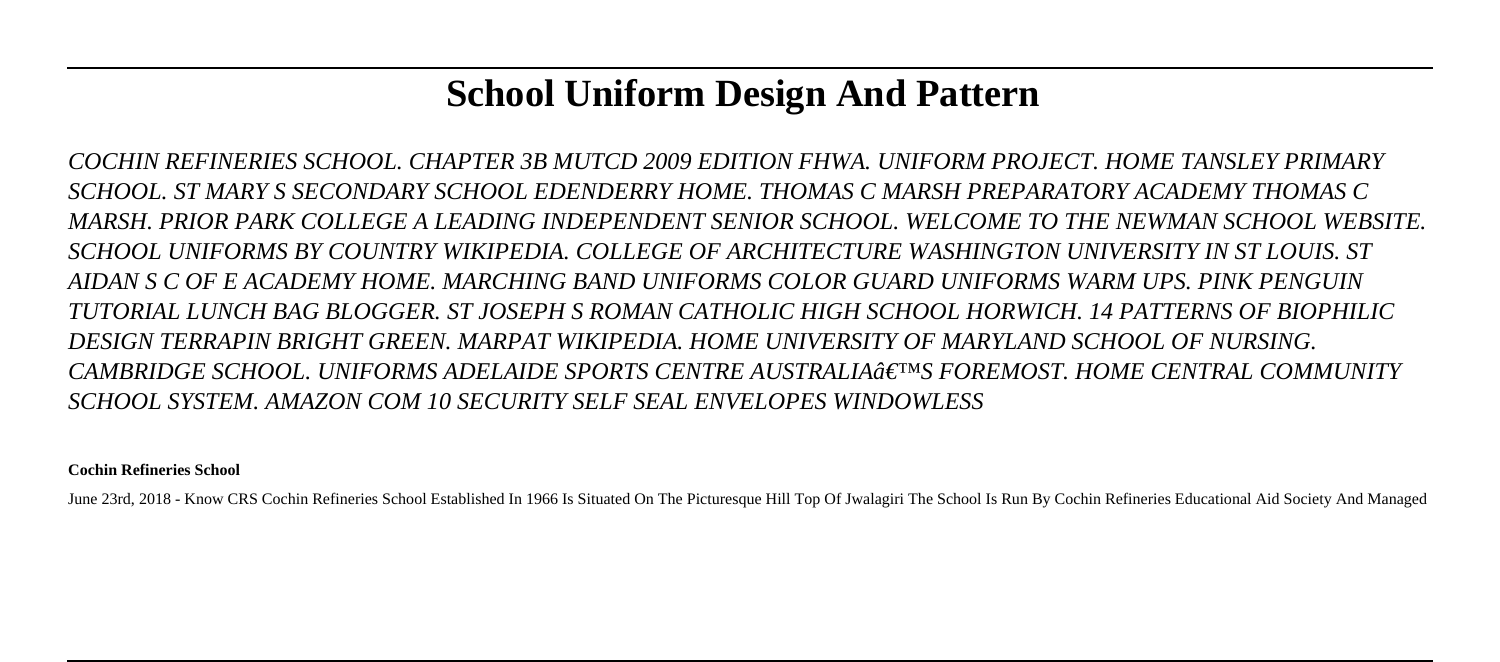By Board Of Governors Nominated By The Management Of BPCL Kochi Refinery'

#### '**Chapter 3B MUTCD 2009 Edition FHWA**

June 24th, 2018 - 2009 Edition Chapter 3B Pavement And Curb Markings Section 3B 01 Yellow Center Line Pavement Markings And Warrants Standard 01 Center Line Pavement Markings When Used Shall Be The Pavement Markings Used To Delineate The Separation Of Traffic Lanes That Have Opposite Directions Of Travel On A Roadway And Shall Be Yellow'

# '**Uniform Project**

June 21st, 2018 - Uniform Project was born in May 2009 when one girl pledged to wear a Little Black Dress for 365 days as an exercise in sustainable fashion Designed to also be a fundraiser for the education of underprivileged children in India the project acquired millions of visitors worldwide and raised over 100k for the cause'

# '**HOME TANSLEY PRIMARY SCHOOL**

JUNE 23RD, 2018 - TANSLEY PRIMARY SCHOOL OUR SPORTS DAY TAKES PLACE THIS WEDNESDAY 20 06 18 AT 1 15PM ON THE SCHOOL FIELD''**St Mary s Secondary School Edenderry Home**

June 24th, 2018 -  $i\gamma$ ; St Mary $\hat{\mathfrak{g}} \in \mathbb{N}$ s Secondary School is a large co educational voluntary secondary school serving the communities in and around Edenderry We have 838 students following the'

# '**Thomas C Marsh Preparatory Academy Thomas C Marsh**

June 23rd, 2018 - W T White Feeder Pattern Mission Statement We will cultivate a premier learning community to foster globally responsive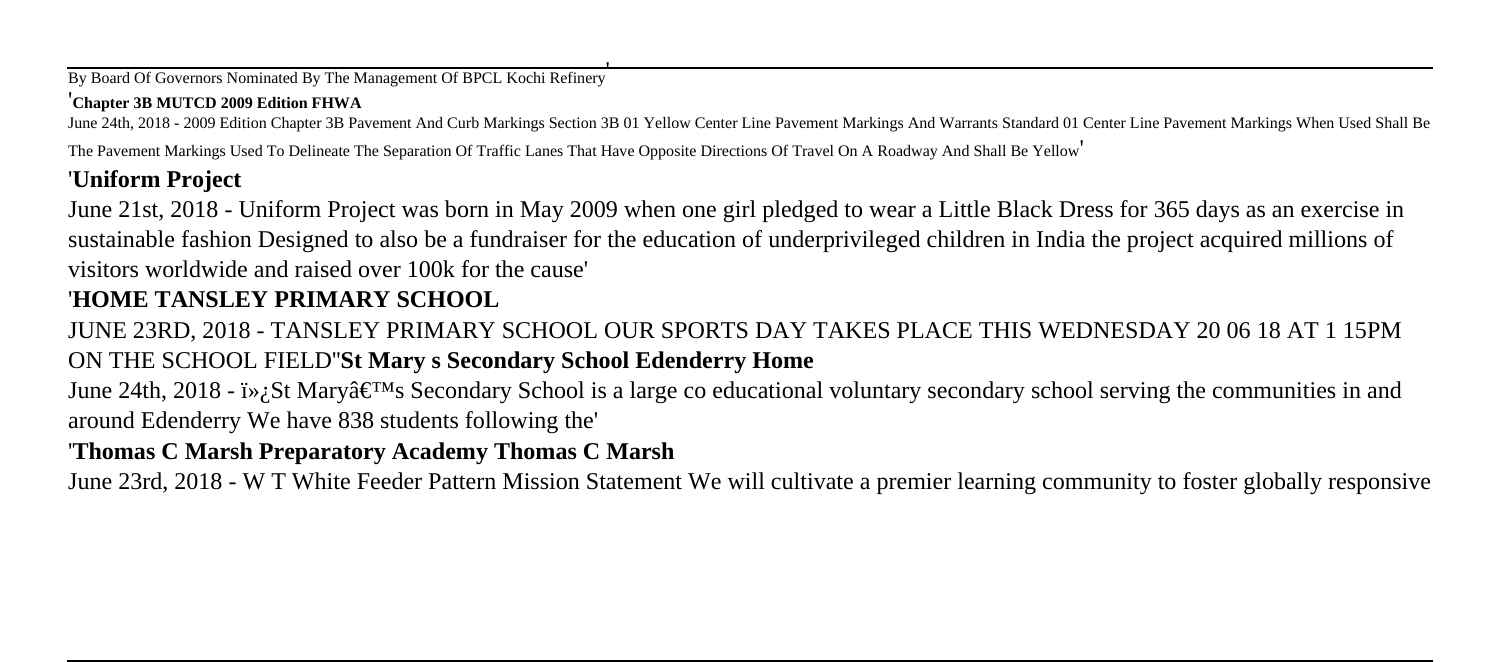citizens personalizing instruction for every student''**Prior Park College A Leading Independent Senior School** June 23rd, 2018 - One Of The UK S Largest Co Educational Catholic Independent Senior Schools Set In A Breathtaking Location Overlooking The World Heritage City Of Bath'

### '*WELCOME TO THE NEWMAN SCHOOL WEBSITE*

*JUNE 24TH, 2018 - NEWMAN SCHOOL IS A COMMUNITY SPECIAL SCHOOL WHICH OFFERS A SPECIALIST RANGE OF PROVISION TO SUPPORT CHILDREN AND YOUNG PEOPLE WITH PHYSICAL DISABILITIES MEDICAL NEEDS AND COMPLEX LEARNING NEEDS*'

### '**School uniforms by country Wikipedia**

June 23rd, 2018 - School uniform or school uniforms is a practice which dates to the 16th century in the United Kingdom It is believed that the Christ Hospital School in London in 1552 was the first school to use a school uniform''**college of architecture washington university in st louis**

june 13th, 2018 - sam fox school of design amp visual arts the sam fox school of design amp visual arts is a unique collaboration in architecture art and design education linking professional studio programs with one of the country s finest university art museums in the context of an internationally recognized research university''**st aidan s c of e academy home**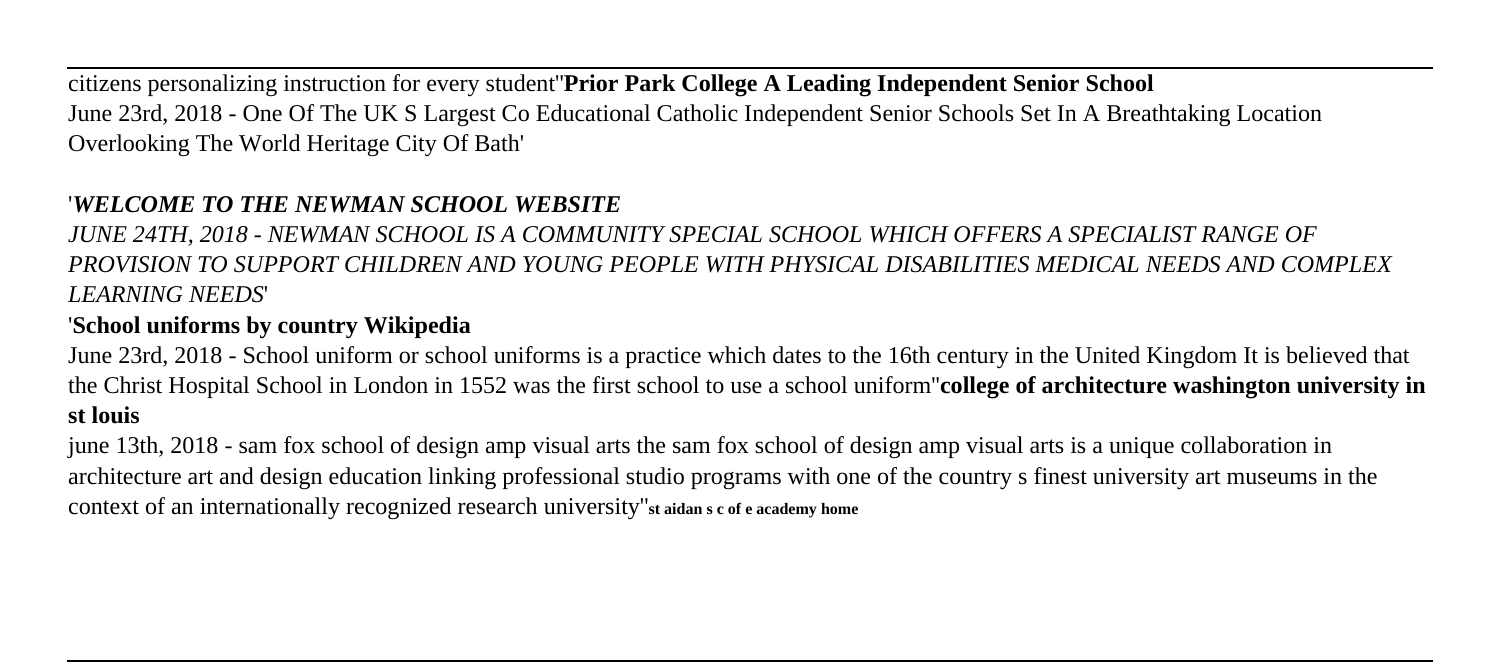june 22nd, 2018 - bbc newsround latest newsround stories what s it like living over the road from lionel messi motd kickabout s ben shires is in russia for the world cup and he s staying over the road from  $l$ ioneâ $\in$ !

#### **marching band uniforms color guard uniforms warm ups**

june 24th, 2018 - the leader in marching band uniforms color guard uniforms drum corps uniforms and warm ups at incredible prices largest supplier of marching band shoes'

### '**Pink Penguin Tutorial Lunch Bag Blogger**

June 20th, 2018 - Thank you for encouraging me to write up a tute on this lunch bento box bag I really like this bag pattern because this bag measuring approximately'

#### '*st joseph s roman catholic high school horwich*

*june 24th, 2018 - st joseph s rc high school and sports college chorley new road horwich bolton bl6 6hw tel 01204 697456 fax 01204 669018 school web site design and development intersoft developments bolton greater manchester*'

# '**14 PATTERNS OF BIOPHILIC DESIGN TERRAPIN BRIGHT GREEN**

JUNE 23RD, 2018 - 14 PATTERNS OF BIOPHILIC DESIGN IMPROVING HEALTH AMP WELL BEING IN THE BUILT ENVIRONMENT'

# '**marpat wikipedia**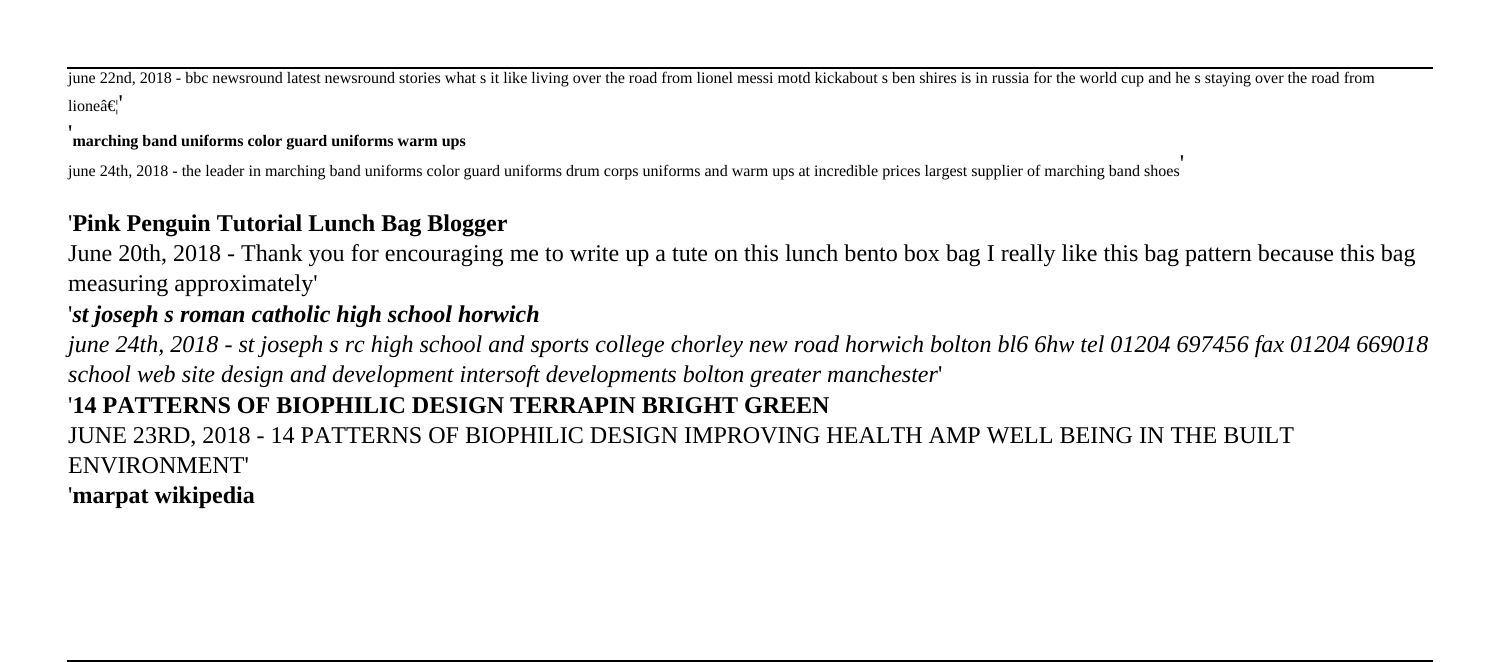# **june 22nd, 2018 - marpat short for marine pattern is a multi scale camouflage pattern in use with the united states marine corps designed in 2001 and introduced between 2002 and 2004 with the marine corps combat utility uniform mccuu which replaced the camouflage utility uniform**'

#### '**Home University of Maryland School of Nursing**

**June 24th, 2018 - Explore University of Maryland School of Nursing degree and certificate programs online or at Baltimore and Universities at Shady Grove Scholarships available**''**Cambridge School**

June 24th, 2018 - The Cambridge School Doha established over 17 years ago has at its core the celebration of the diverse cultures and traditions we embrace at our school'

#### *µ***uniforms adelaide sports centre australia's foremost**

june 22nd, 2018 - uniforms adelaide football uniforms soccer uniforms basketball uniforms netball uniforms and club shirts sports centre are australia's foremost sports schools corporate and event uniform

supplier offering an unbeatable selections of sport uniforms match apparel supporter merchandise equipment medical and training aids

#### '**Home Central Community School System**